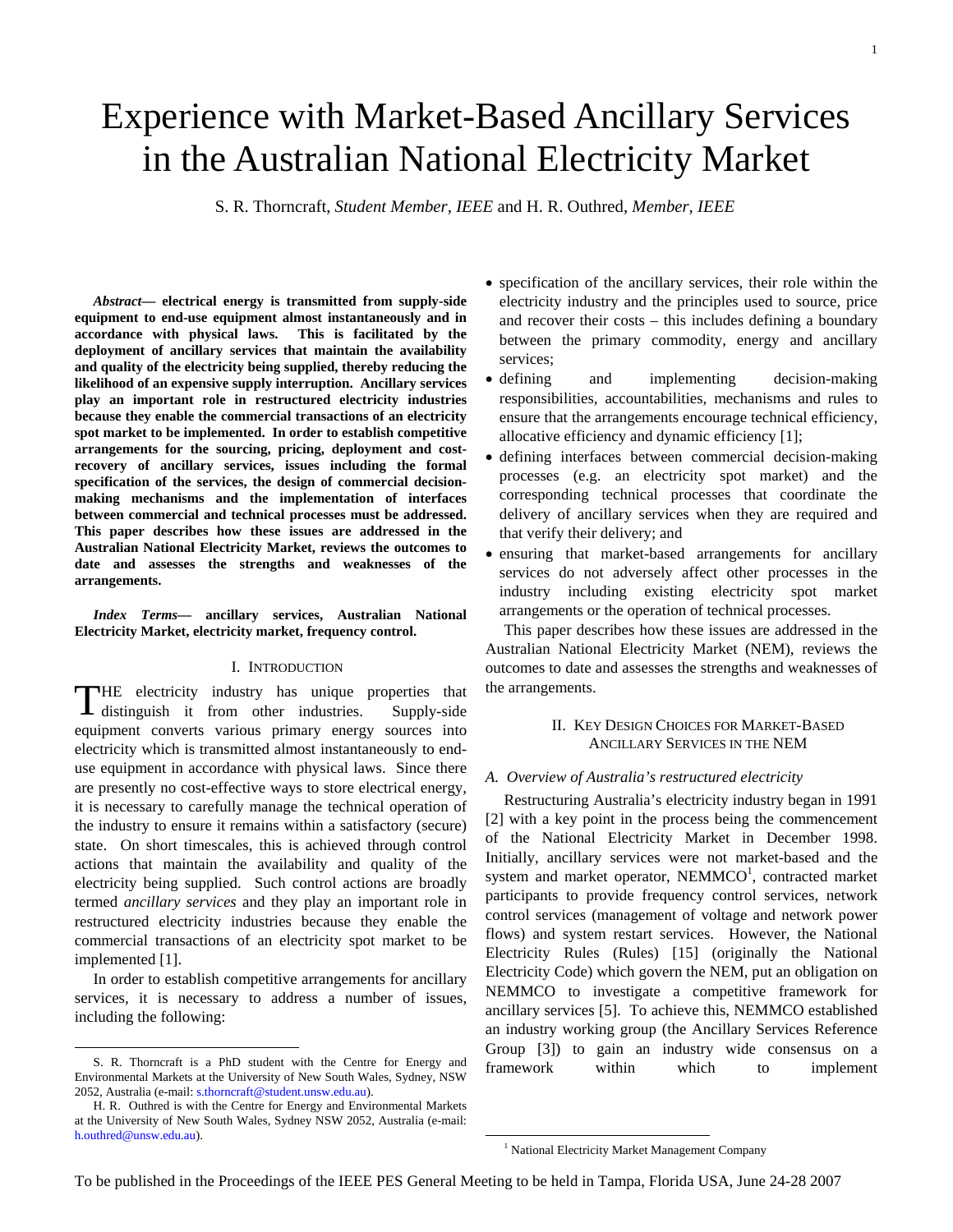market-based ancillary services.

This ultimately resulted in the integration of the frequency control ancillary services (FCAS) into the energy-only electricity spot market which commenced operation on 30 September 2001 [4]. The contracting regimes for the remaining ancillary services (network control and system restart) were maintained. The Rules define the key decisionmaking responsibilities for the management of ancillary services. The Australian Energy Market Commission (AEMC) (a regulatory body primarily concerned with NEM rule-making) is assigned the responsibility of specifying technical standards while NEMMCO is assigned the responsibility of operating the system in compliance with the standards. Other decision-making responsibilities for ancillary services in the NEM are summarized in Table I.

| <b>DECISION-MAKING RESPONSIBILITIES FOR ANCILLARY SERVICES</b> |  |
|----------------------------------------------------------------|--|
|                                                                |  |

| Organization           | decision-making responsibilities for ancillary<br>services                                                                                                                                                                                                                                                                                                                                                                                                                                                                         |  |  |
|------------------------|------------------------------------------------------------------------------------------------------------------------------------------------------------------------------------------------------------------------------------------------------------------------------------------------------------------------------------------------------------------------------------------------------------------------------------------------------------------------------------------------------------------------------------|--|--|
| <b>AEMC</b>            | • specify technical standards for the power<br>system (including frequency standards); and<br>NEMMCO's performance in<br>$\bullet$ assesses<br>operating the power system in conformance to<br>the technical standards.                                                                                                                                                                                                                                                                                                            |  |  |
| <b>NEMMCO</b>          | • responsible for operating the power system in a<br>secure, reliable manner and in conformance to<br>the standards;<br>• purchase sufficient ancillary services to satisfy<br>technical standards, using resources in an<br>efficient (least cost) manner;<br>• monitor the technical performance of the<br>power system and provision of ancillary<br>services by providers; and<br>• review the performance of ancillary services<br>with a view to recommending improvements to<br>the AEMC that will improve efficiency [16]. |  |  |
| Market<br>participants | • deliver the ancillary services that have been<br>agreed upon either through contractual<br>arrangements or through the electricity spot<br>market when required.                                                                                                                                                                                                                                                                                                                                                                 |  |  |

The key features of Australian NEM include:

• scope covers the south-eastern states of Australia;

- the electricity spot market is operated on a 5-minute dispatch cycle and is an energy-only, regional gross-pool model which prices and dispatches both energy and FCAS;
- while a range of forward-looking processes are implemented to facilitate decision-making over a range of time horizons, only the 5-minute spot market prices have commercial significance;
- in particular, 5-minute spot prices for energy are averaged to produce 30-minute trading prices to be in alignment with past revenue metering practices while the 5-minute prices for FCAS are used directly in settlements [26];
- all prices (including FCAS) are capped at \$10,000/MWh;
- market participants may revise the quantities of their bids and offers for energy and FCAS at any time prior to the

calculation of electricity spot market dispatch and prices;

- participants hedge exposure to electricity spot market price risk using financial derivatives; and
- the inputs and outputs for all market processes including the 5-minute electricity spot-market are published either immediately following their calculation (such as prices, demand and power flows) or the following day (including participant bids, offers and dispatch targets).

# *B. Ancillary service definitions*

Ancillary services are divided into the following categories [5], [9]:

- *Frequency Control Ancillary Services (FCAS)*. These comprise market-based ancillary services for the 8 types of frequency control service that are defined in Table II; the definitions are intended to be technology-neutral;
- *Network Control Ancillary Services (NCAS)*. These are nonmarket ancillary services used to manage voltage magnitude and network power flows; and
- *System Restart Ancillary Services (SRAS)*. These are also non-market ancillary services that are used to restart the system following a complete or partial blackout.

| MARKET-BASED ANCILLARY SERVICES IN THE NEM [5], [9], [11], [16] |                             |                                       |  |  |
|-----------------------------------------------------------------|-----------------------------|---------------------------------------|--|--|
| <b>Service</b>                                                  | <b>Service name</b>         | <b>Description</b>                    |  |  |
| class                                                           |                             |                                       |  |  |
| Regulation                                                      | Raise regulation            | Continuous correction of small        |  |  |
|                                                                 | <i>(increase)</i>           | frequency deviations and time-        |  |  |
|                                                                 | generation<br><sub>or</sub> | error correction.<br>The control      |  |  |
|                                                                 | reduce load)                | action is implemented by a            |  |  |
|                                                                 |                             | centralized<br>Automatic              |  |  |
|                                                                 | Lower                       | Generation<br>Control<br>(AGC)        |  |  |
|                                                                 | regulation                  | system. Service providers have        |  |  |
|                                                                 | (decrease                   | their set points continually          |  |  |
|                                                                 | generation<br><sub>or</sub> | adjusted to either provide more       |  |  |
|                                                                 | increase load)              | generation<br>less<br>$\alpha$<br>net |  |  |
|                                                                 |                             | generation.                           |  |  |
| Contingenc                                                      | raise<br>6-second           | Fast-acting response to arrest        |  |  |
| y                                                               | (fast raise)                | frequency deviations within the       |  |  |
|                                                                 |                             | first 6 seconds after a large         |  |  |
|                                                                 | 6-second lower              | disturbance; examples include         |  |  |
|                                                                 | (fast lower)                | governor response and under-          |  |  |
|                                                                 |                             | frequency load shedding.              |  |  |
|                                                                 | 60-second raise             | slower-acting response to<br>A        |  |  |
|                                                                 | (slow raise)                | stabilize frequency deviations        |  |  |
| 60-second lower                                                 |                             | within 60 seconds of a large          |  |  |
|                                                                 | (slow lower)                | disturbance.                          |  |  |
|                                                                 | 5-minute<br>raise           | Response to return the system         |  |  |
|                                                                 | (delayed raise)             | to a normal frequency operating       |  |  |
|                                                                 |                             | within 5-minutes of a<br>hand         |  |  |
|                                                                 | 5-minute lower              | large disturbance. For example,       |  |  |
|                                                                 | (delayed lower)             | rapid unit unloading or loading.      |  |  |

Fig. 1 illustrates in a conceptual manner, the delivery of different FCAS raise contingency services in response to the outage of a generator. It is important to observe the distinction between service *enablement* and *delivery*. Enablement refers to capacity that may otherwise be used for

2

TABLE II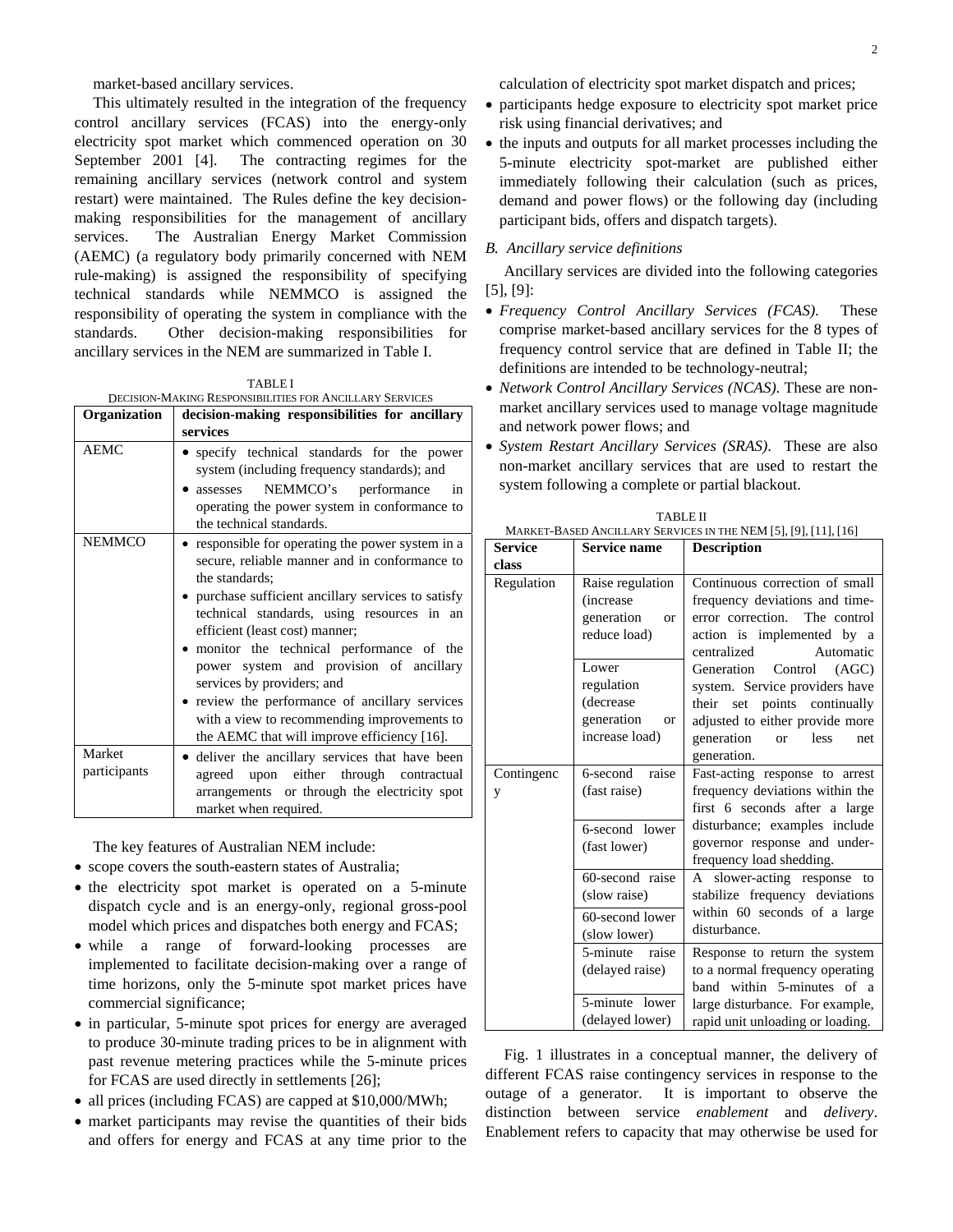the provision or consumption of energy and that is reserved for delivering the service if necessary. Delivery refers to the physical provision (or usage) of the service. The total enablement for each FCAS is set by NEMMCO every 5 minutes based on measured system conditions and other assumptions and is termed the FCAS *requirement*.



Fig. 1. Conceptual FCAS raise contingency responses to a unit outage [6].

#### *C. Electricity spot-market implementation*

The 5-minute electricity spot market is a linear optimization model which computes the prices and dispatch of energy and the prices and enablement for the 8 FCAS. The model includes numerous constraint sets to reflect FCAS requirements and the technical capability of plant for FCAS delivery. These are discussed in [5], [9], [10], [16] and [28] with the key points being:

- in addition to energy bids and offers, participants make commercial offers to provide any of the 8 FCAS. The offers are expressed as price-quantity pairs and the technical capability of their plant is expressed in the form shown in Fig. 2 – this enables co-optimization between energy and the offered FCAS;
- additional constraints are implemented to prevent plant from being enabled to provide FCAS responses which they are physically unable to deliver. One set of constraints are termed *joint energy-FCAS capacity* constraints which cooptimize the dispatch/enablement of plant capacity across energy, regulation and contingency services and ensure that all three can be delivered in the event of a contingency. A second set of constraints are termed *joint energy-FCAS ramping* constraints which ensures that plant receive feasible set points from the AGC taking into account both energy provision and regulation enablement;
- NEMMCO computes requirements for each 5-minute period for the 8 FCAS using the methodology outlined in section III. Constraint sets are implemented (depending on the state of the system) to ensure that the requirements for each service are satisfied and fall into two categories: *global FCAS requirement constraints* and *locational FCAS requirement constraints*.
- the global requirements assume that FCAS can be delivered by participants from anywhere within the connected system;
- local FCAS constraint requirements ensure the services are enabled within a particular network location and are implemented to co-optimize between local FCAS enablement and power flows on interconnectors between pricing regions – for example, it may be cheaper to reduce

the flow on a major transmission element to avoid the high cost of local FCAS; and

• the 5-minute prices for the 8 FCAS are based on the shadow prices of both local and global FCAS requirement constraints in the electricity spot market optimization.



Fig. 2. A generic FCAS capability diagram ("FCAS trapezium") which is a trade-off between energy and FCAS enablement (based on [10]).

## *D. FCAS revenue and cost recovery*

In addition to revenue (or charges) based on the provision (or consumption) of energy and the energy spot market prices, each market participant receives a revenue stream for the FCAS they are enabled to provide. This is based on the product of the enablement level and the corresponding FCAS price<sup>2</sup>. The FCAS revenue is recovered by charging participants in different ways depending on the service class [5], [8]:

- regulation service costs are recovered through the use of a process that assigns costs based on a causer pays principle. SCADA measurements are processed to identify the participants that caused the need for regulation services and they are charged a proportion of the cost;
- contingency raise service costs are recovered from generators in proportion to their energy production; and
- contingency lower service costs are recovered from consumers in proportion to their consumption.

For contingency services, the costs are divided into local and global categories. In this way, only the participants that benefit from locally sourced ancillary services are charged for those services while those that did not receive benefit are not charged<sup>3</sup>.

## III. INTERFACES AND INTERACTIONS BETWEEN COMMERCIAL AND TECHNICAL PROCESSES

# *A. Ancillary service requirements and technical standard processes*

The technical standards maintained by the AEMC specify the frequency deviations and time-errors considered

<sup>&</sup>lt;sup>2</sup> In fact, FCAS revenue is the product of FCAS enablement and the corresponding FCAS price divided by 12 (since it is a 5-minute spot market).

They are also the only participants that are able to influence the prices of the ancillary services within a given network location [14].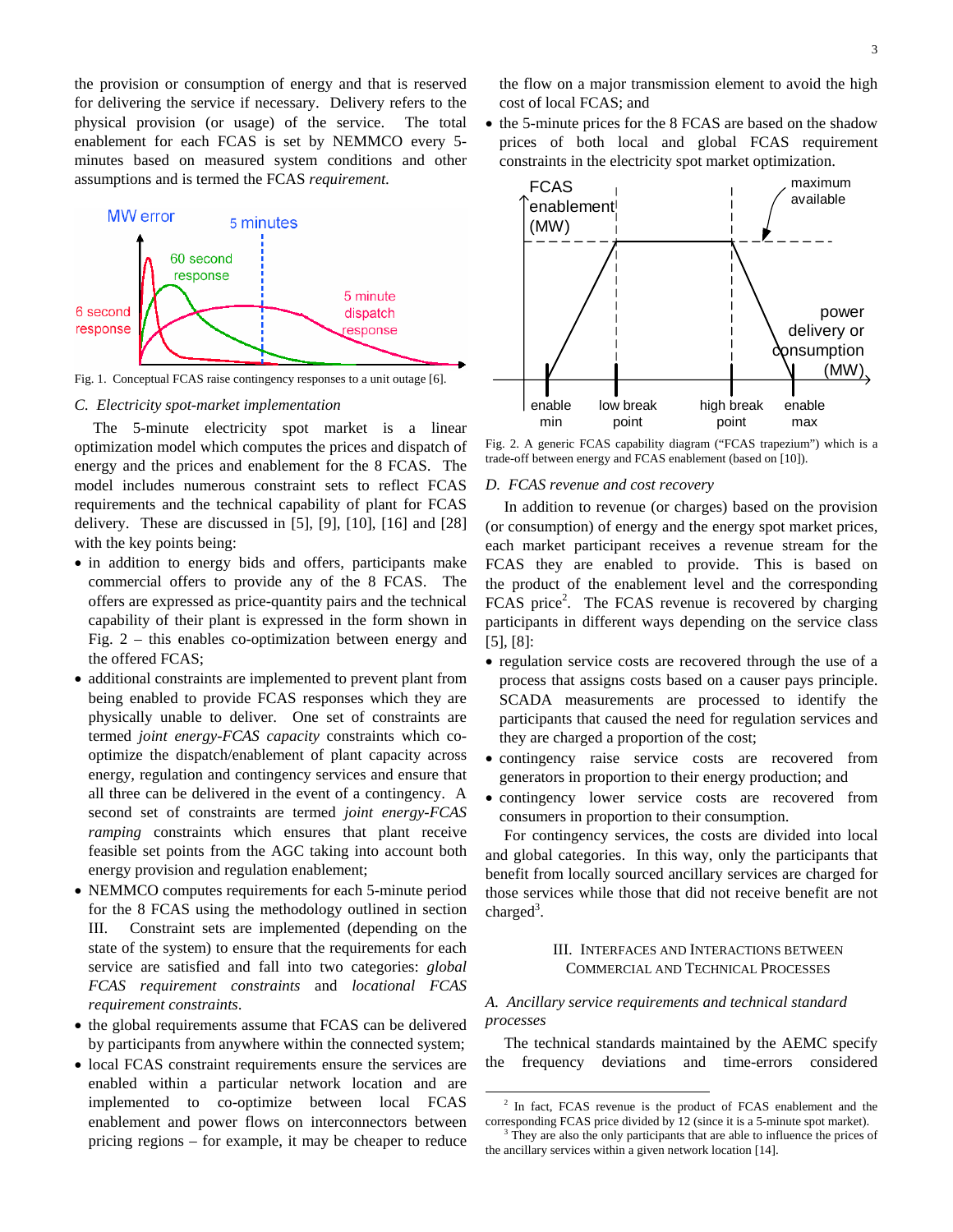acceptable under different operating states (outlined in detail in [17] and [18]). Accordingly, NEMMCO monitors the operation of the power system and sets FCAS requirements in order to purchase sufficient FCSA to satisfy the standards [11], [19].

For regulation services, NEMMCO monitors the distribution of frequency deviations on a monthly basis with a view to adjusting the regulation requirements. Since June 2003, the regulation requirement has been reduced from the initial levels of 250MW for both raise and lower services to 130MW. The historical regulation requirements are shown in Fig. 3 and the corresponding daily standard deviation of frequency deviations. More recently, it has been observed that while the frequency deviations satisfy the standards, the standard for the largest allowable time-error in the system is at risk of not being satisfied during mornings and evenings. Thus the raise regulation requirements were modified<sup>4</sup> to have daily profiles to enable the AGC to correct time-errors and satisfy the standards [16]. The daily profile for the raise regulation requirement over a week is shown in Fig. 4.



Fig. 3. The measured standard deviation of frequency deviations and FCAS regulation requirements for the period January 2003 - July 2005 [21].

As outlined in [11] and [16], the requirements for contingency services are calculated for every 5-minute dispatch period based on the present state of the system in order to contain, stabilize and restore frequency following the occurrence of a credible contingency. A credible contingency is any event that can adversely affect the supply and demand balance, including generator outages, the occurrence of system separation, network failure and load tripping. Broadly, the requirements are based on the size of the largest generator or load block that could fail less an allowance for load relief, which varies as a function of demand. Load relief itself is a term used to reflect the aggregate response of frequencysensitive power consumption of devices connected to the system such as electric motors which consume less power as the frequency falls (or more as frequency rises). Fig. 4 shows how the total raise contingency service requirements vary over a week to address this issue.





Fig. 4. Total FCAS raise requirements for a week in November 2006.

#### *B. Electricity spot market and physical processes*

The electricity spot market outcomes are communicated directly to an automatic control system process and plant connected to the grid. Fig. 5. illustrates the high-level interactions between the following processes and their role in managing variations in supply and demand:

- *electricity spot market* resolves the power imbalances on relatively long-term timescales using an approximate model of the industry and an allowances for the provision of FCAS;
- *automatic generation control systems* resolve the power imbalances on the timescale of seconds to minutes using resources enabled for raise and lower regulation services; and
- *decentralized control actions* resolves power imbalances arising on very short timescales utilizing resources contingency ancillary services.





In the case of regulation services, the 5-minute enablement levels assigned to each participant for raise and lower services in the electricity spot market are used to set the regulation participation factors in the AGC, as per the equations:

$$
RRPF_i = \frac{RE_i}{\sum_i RE_i} \quad \text{and} \quad LRPF_i = \frac{LE_i}{\sum_i LE_i}
$$

where  $RRPF<sub>i</sub>$  is the raise regulation participation factor for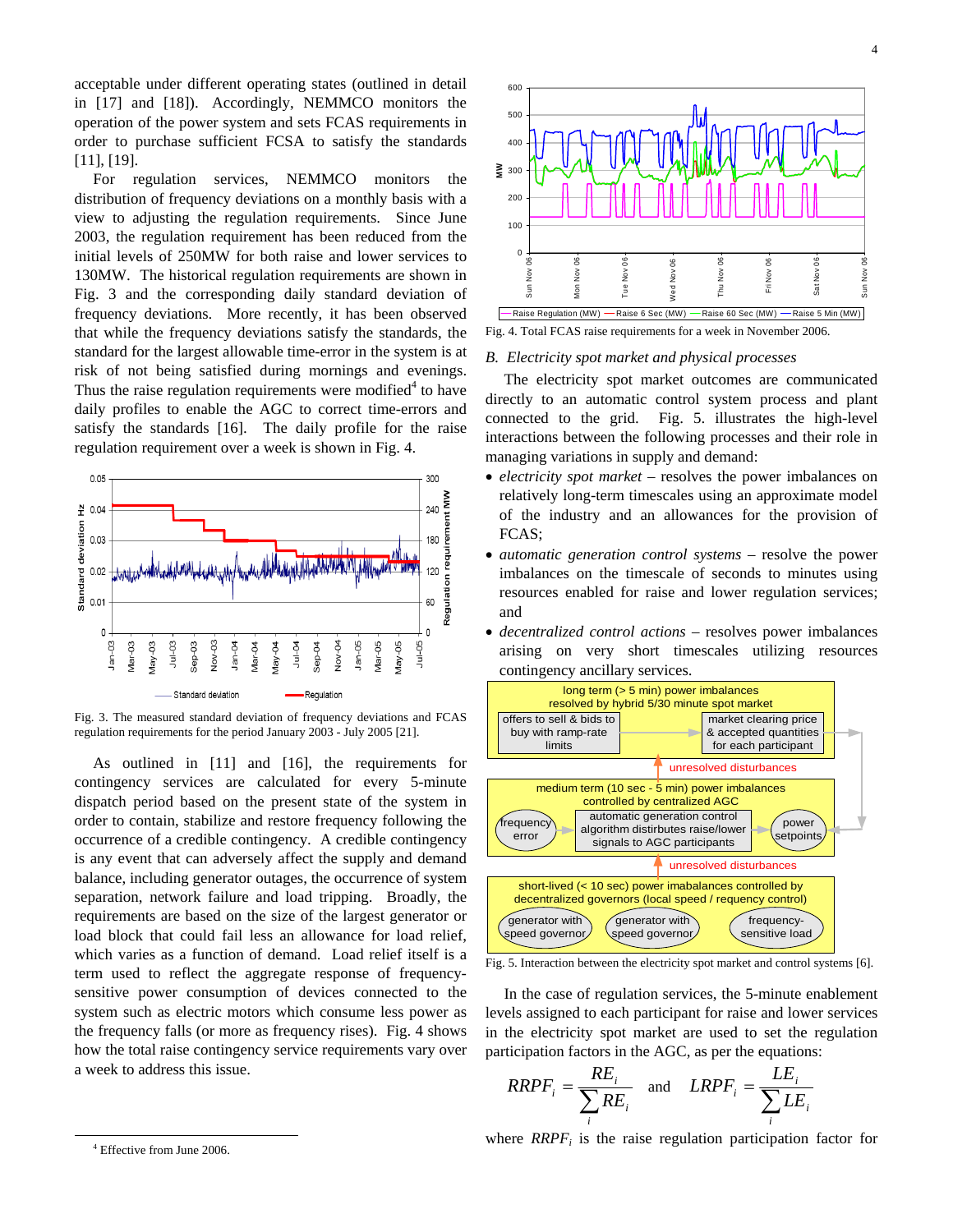participant  $i$ ,  $RE<sub>i</sub>$  the raise enablement level calculated by the spot market for participant  $i$ , *LRPF<sub>i</sub>* is the lower regulation participation factor for participant  $i$  and  $LE_i$  the lower enablement calculated by the electricity spot market for participant *i*. Since the raise and lower participation factors are not likely to be equivalent, the AGC switches between them based on the sign of the area control error (ACE) after it has been filtered. Generator power targets are adjusted by the appropriate fraction of the AGC regulation control signal as illustrated in Fig. 6.



Fig. 6. Interaction between the electricity spot market, AGC and a generator [6].

It is interesting to observe the emergence of patterns in measured frequency deviations that arise most likely as a consequence of the 30-minute (average) pricing for energy. For instance, Fig. 7 shows that across a typical 30-minute period, on average, for the first 5 to 10 minutes the frequency is below nominal while for the remainder of the period it is generally higher than the nominal frequency.



Fig. 7. 30-minute cyclic average frequency deviations for selected weeks over the year 2003 [12].

A likely explanation of this effect is the tendency for there to be more transitions in generators from one output level to another in alignment with the 30-minute energy prices on which derivative contracts are based. While the effect does not have a significant impact on the physical performance of the system, it does highlight the potential for interactions between commercial and physical processes within a restructured electricity industry.

The performance of the ancillary services was assessed in 2003 [4] with the review process being stalled due to a reorganization of energy regulatory functions in Australia. The review process has since recommenced in late 2006 [16]. The main conclusions in regards to dispatch and pricing outcomes are reported in [4], [16] and [20] as follows:

- the costs associated with ancillary services under marketbased arrangements have generally fallen from pre-market levels of around 3-4% of the value of energy to about 0.4% – although it is important to recognize that these reductions are also attributable to the commissioning of an interconnector between southern NEM regions and the northern most region, QLD which coincided with the commencement of market-based arrangements for ancillary services and more recently, the commissioning of a DC link between the southern most region Tasmania and mainland Australia which is operated in a mode that enables it to transfer frequency control actions between the regions within limits (discussed further in [24] and [25]);
- FCAS prices have generally trended downwards since the commencement of the market-based arrangements – as illustrated in Fig. 8 and Fig. 9. This trend is attributable to a number of factors. Firstly, network maintenance in the early months of the new arrangements resulted in significant price volatility – this lead to improvements in the mathematical formulation to reflect the tradeoff between interconnector flow and provision of local FCAS. Secondly, NEMMCO has refined the requirement setting processes so that generally the requirement levels more closely match the minimum levels required in order to satisfy the frequency standards. Thirdly, since market commencement, market participants have generally tended to offer more service types – increasing competition. Finally, some of the ancillary service price volatility in the early months was also attributable to ancillary service providers experiencing difficulties in managing offers for ancillary services and energy – over time participants have been able to better manage their offers;
- prices for the services can be roughly grouped into two regimes; a "system-normal" regime where the prices are generally low as the result of typical operating conditions and a "rare-event" regime where prices can increase dramatically in response to sudden increases in global or local requirements as a consequence of events such as network outages or other system conditions that require sourcing the services locally – between 2001 and 2003, rare events such as these occurred 5% of the time, but account for 50% of the total costs. The breakup of costs for the period 2005-2006 is shown in Fig. 10 and total weekly costs for the market-based ancillary services over 2005-2006 is shown in Fig. 11, finally Fig. 12 shows the variation of price with raise requirements;
- generally, generators are paid more for the provision of FCAS than they are charged for its use – thus a commercial incentive exists to participate in FCAS markets; and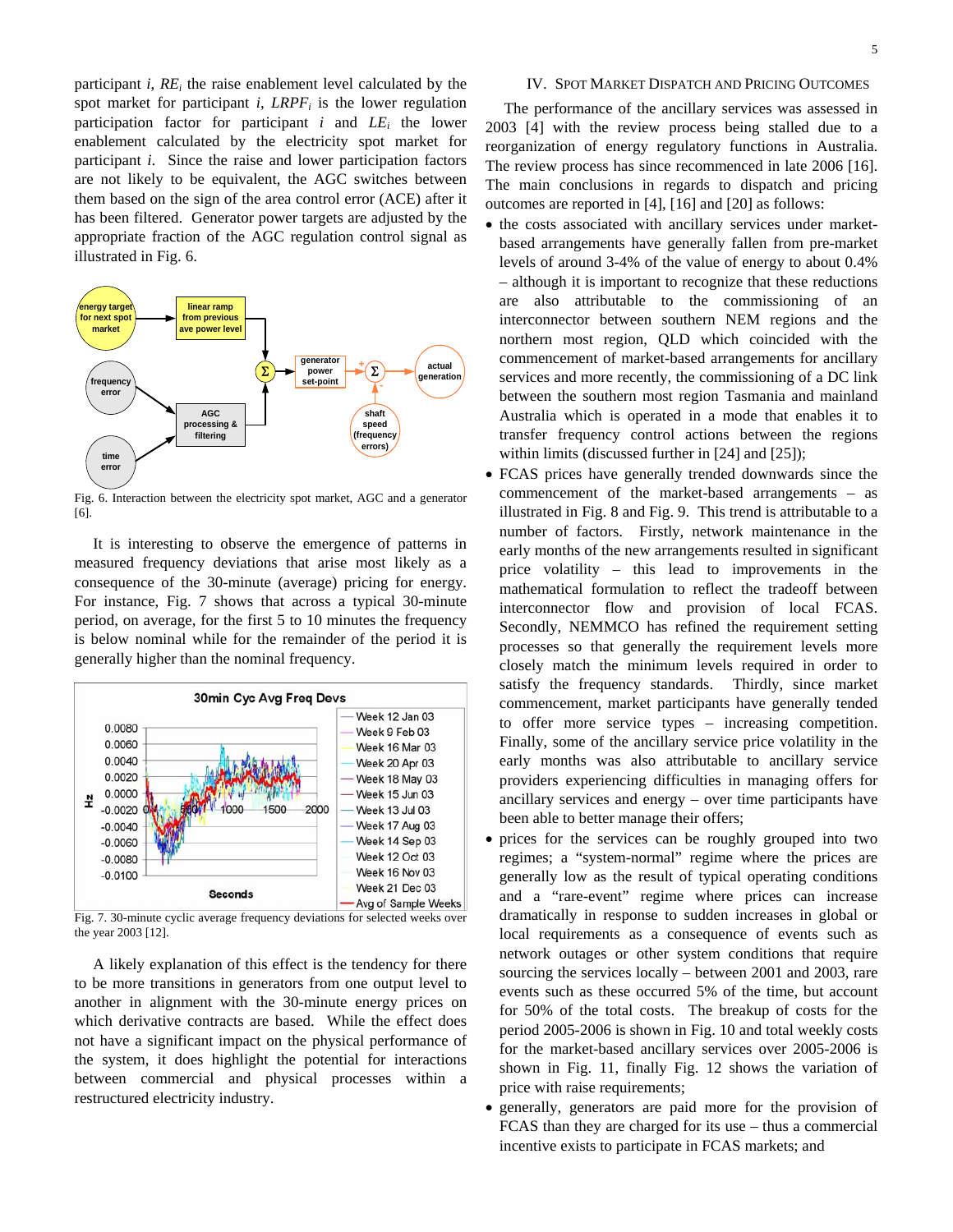

• the market shares for FCAS enablement is generally spread across a diverse portfolio of market participants.

Fig. 8. Daily average raise FCAS prices from commencement of the market to December 2006 for mainland NEM regions (based on the data of [27]).



Fig. 9. Daily average lower FCAS prices from commencement of the market to December 2006 for mainland NEM regions (based on the data of [27]).



Fig. 10. FCAS cost breakdown over the period 2005-2006 (data from [13]).



Fig. 11. Weekly FCAS costs 2005-2006 (data from [13]).



Fig. 12. Scatter plot of raise 6sec prices vs. Raise 6sec requirements (based on the data of [27]).

#### V. PHYSICAL OUTCOMES

Since the electricity spot market alone can't ensure the physical delivery of the services, additional processes are implemented to monitor the extent to which the system is operated in compliance with the standards. NEMMCO implement a monitoring process (see [7] and [19]) to check that the delivery (when required) of the ancillary services occurs in an acceptable manner and to also ensure that the technical standards are satisfied. In terms of physical outcomes for the market-based ancillary services, the following observations have been made in [4], [7], [16] and [21]-[23]:

- in general, the violation of the frequency standards occurs when the system is under strained conditions. These tend to occur infrequently as a consequence of events that are difficult to predict and plan for, such as multiple contingencies or the operation of the system when it breaks into islands. Fig. 13 shows the number and duration of frequency events for the period July 2004 – June 2005, this shows that the majority of frequency events were cleared within a short period and in a way that did violate technical standards; and
- while in the main, the standards across the system are adhered to, the observation is often made in NEMMCO's power system performance monitoring that when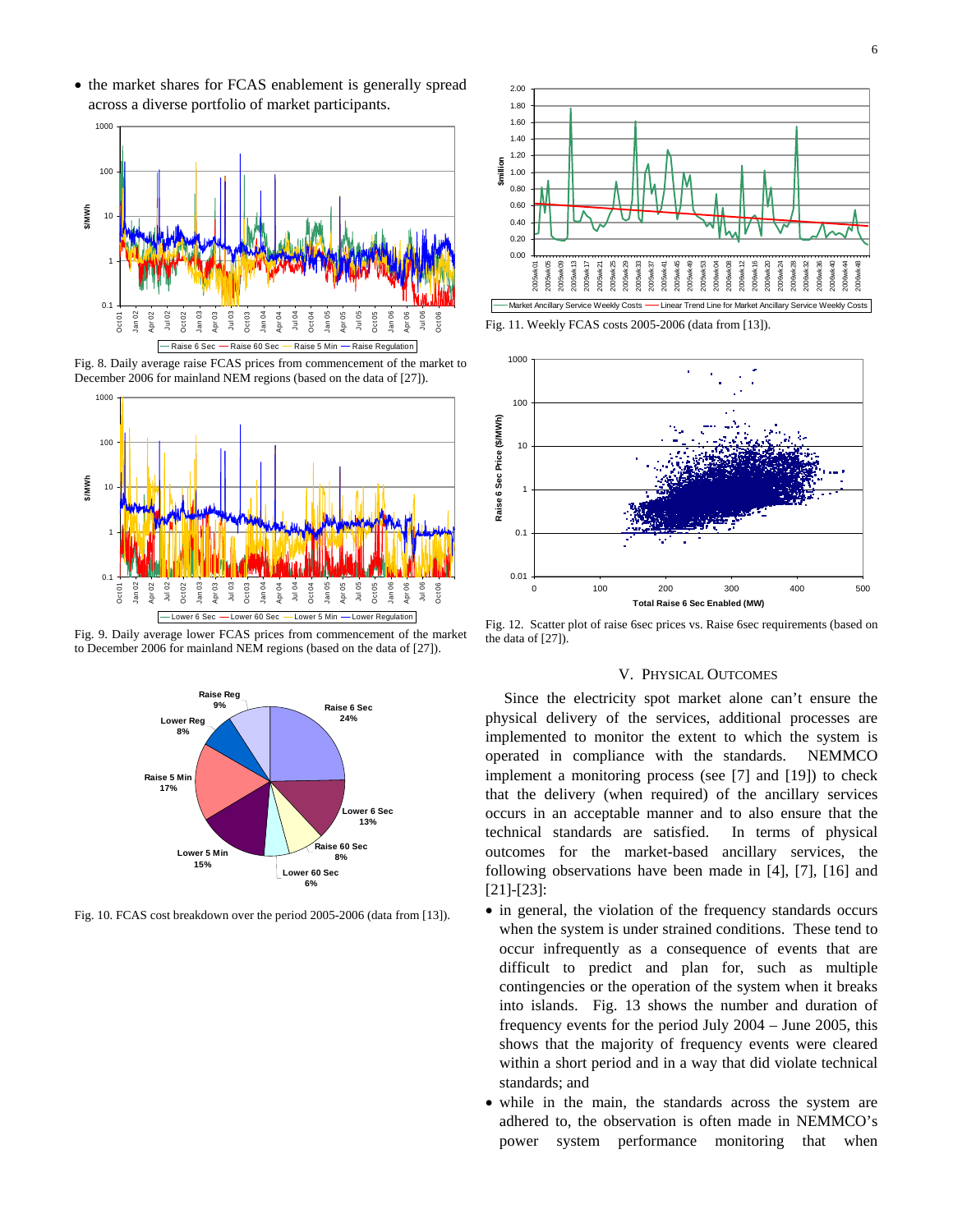contingency services are delivered, the response is not in agreement with the enablement levels assigned in the electricity spot market. For example some participants may over-deliver services while others may under-deliver or not deliver at all. NEMMCO comments in [16] that quite often, there is an over-supply of the 6 and 60 second service categories which tend to diminish the need for the 5 minute service which to date has seldom been required.



#### Fig. 13. Duration of frequency events as reported in [21].

## VI. PARTICIPANT BEHAVIOR IN MARKET-BASED ANCILLARY SERVICES

Since the introduction of market-based ancillary services, new participants have become ancillary service providers, or have increased their ability to provide more services [4]. Accordingly, the amount of capacity available to provide the services has increased. This has contributed to increased competition in providing the services and has contributed to downward trends in FCAS prices. From time to time, there have been insufficient service providers at times when the services needed to be sourced locally.

For the FCAS markets, participants are allowed to change not only their offers but also their offered technical capability (that is, the shape of the trapezium shown in Fig. 2). This raises the question of balancing two opposing issues in market design: the need to allow market participants to make offers that are consistent with the present physical capability of their plant vs. the potential for technical parameters to be gamed.

The observation is made in [4] that rebidding (changing offers) in FCAS occurs frequently over the course of a trading day with majority of revisions to offers occurring in the 3 hours leading up to each 5-minute spot market interval. This enables participants to avoid undesirable interactions between energy service provision and ancillary service enablement – accordingly they need the ability to alter their physical capability to effectively relax constraints in the linear program optimization and receive the targets for energy they desire. However, rebidding in ancillary services can also be used by participants to assist in gaming their position in the energy market because the constraints used to ensure the feasibility of physical delivery can also be used to be constrained on to generate electricity.

## VII. STRENGTHS AND WEAKNESSES OF ANCILLARY SERVICES IN THE NEM

The main strengths of the market-based ancillary service arrangements in the NEM include the following:

- *General agreement on the guiding principles and the framework within which to implement market-based ancillary services*. Ahead of NEM commencement in 1998 the Ancillary Services Reference Group was established to develop a conceptual framework within which to consider market-based ancillary services (see [3]) which were implemented in 2001. This resulted in industry-wide consensus on the basic decision-making responsibilities and principles covering both commercial and technical aspects of industry operation that are described in this paper which are generally regarded to be a successful implementation of market-based ancillary services;
- *System and market operations are managed by the same organization, NEMMCO*. Such industry structure ensures that the operation of the market occurs in an environment that is well-informed by system operations experience and vice-versa. This results in an efficient and robust interface between commercial and technical processes;
- *The Rules require NEMMCO to review the operation of the market-based ancillary services and identify potential improvements*. Undertaking such a review should assist in increasing the efficiency of the arrangements, although the review process is focused only on the arrangements that are presently in place which narrows the scope for finding efficiency gains;
- *Reduction in the overall costs of ancillary services compared to pre-restructuring costs*. As discussed the cost of ancillary services has generally fallen to comprise only a very small fraction of the overall costs of energy delivery – it should be noted that in the case of the NEM, not all of the reductions in costs are necessarily attributable to the implementation of market-based ancillary service arrangements since some benefits are attributable to increased interconnection between the NEM regions; and
- *The power system is generally operated within the standards*. Overall the power system satisfies the standards with only rare events causing issues; thus most of the time, the market-based ancillary services contribute toward achieving desired physical outcome.

Some of the weaknesses (or remaining challenges) in the present implementation include the following:

- *Increased electricity spot market complexity* participants submit offers to provide the 8 FCAS including the technical capability for each service; the specific electricity spot market implementation can result in situations where participants have difficulty in managing trade-offs between provision of ancillary services and provision of energy;
- *Mismatch between electricity spot market model and physical outcomes* – while the standards are generally satisfied, the mismatches between actual physical delivery of the services may indicate that the electricity spot market model could be improved to be better aligned with the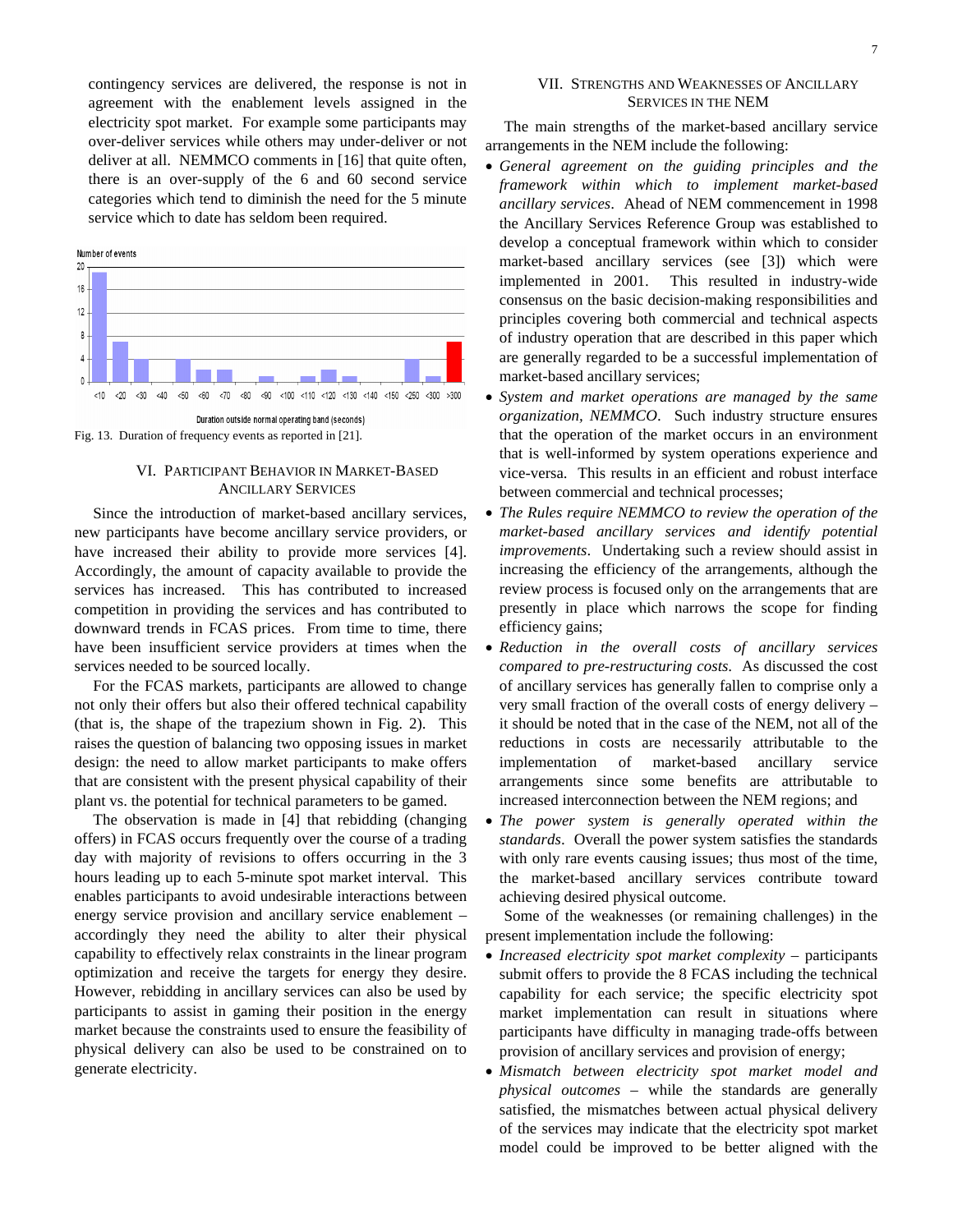physical reality of service delivery;

- *Improvements to the spot market model and requirementsetting process are possible*. As suggested in [16], the spot market model could optimize the requirements rather than compute fixed quantities every 5-minutes and there is the potential for reducing the number of services (in particular the 5-minute delayed services and regulation services overlap raising the question of whether to combine these services);
- *Minimal participation of the demand-side and generators connected to low voltage distribution*. [16] summarizes several different views on why this is the case. One is that despite efforts to construct market mechanisms that are technology-neutral, the framework within which marketbased ancillary services operate in the NEM is largely biased toward the operation of generators connected to the high-voltage transmission system ([16] cites the fact that only single-point suppliers are supported which precludes the operation of demand-side aggregates). A second view is that since demand-side participation in energy is minimal in the NEM in general, thus it is unrealistic to expect demandside participation in ancillary service markets as well. A third view is that there is only minimal value to be obtained from low-voltage generation, although thorough assessments of the potential value have not been conducted. A fourth view is discussed in [14], where the suggestion is made that the ancillary service market rules require technical compliance with ancillary service standards that require the installation of potentially expensive equipment which acts as a barrier to entry for service providers that are either small or that have previously not considered offering ancillary services;
- *The scope of market-based ancillary services is limited to only those concerned with the management of frequency*. The extent to which commercialization of voltage and other ancillary services has largely ceased primarily because there is a lower value attached to those services and a higher degree of complexity involved in terms of their commercialization; and
- *Lack of hedging instruments for market-based ancillary services*. As outlined in [14], there are presently no options available to market participants to hedge the financial risks associated with the outcomes of market-based ancillary services. The reasons suggested in [14] for this include the general difficulty in terms of finding a natural counterparty, defining appropriate contracts, the rare occurrence of there being significant cash flows in the ancillary services and the general complexity surrounding how contracting arrangements could be managed. Thus it is unsurprising that hedging instruments have failed to emerge at this stage and it is unlikely that they will.

## VIII. CONCLUSIONS

The implementation of market-based ancillary services within a restructured electricity industry is a complex and challenging task. In the NEM, the frequency control ancillary services have been commercialized while other ancillary service types are managed through contracting regimes. The outcomes are generally regarded as being successful because they have contributed to an overall reduction in ancillary service costs compared to the previous non-market arrangements without compromising frequency standards.

This paper suggests that the success of the market-based ancillary service arrangements in the NEM can be attributed to a number of factors. Firstly, the guiding principles for market-based ancillary services were identified in the early stages of market development well ahead of their final implementation. This allowed for the key issues to be agreed and the implications considered across a wide range of industry stakeholders. Secondly, the responsibilities and accountabilities have been assigned between centralized and decentralized decision-makers in a way that has seen the implementation of processes that effectively manage both the commercial and technical operation of the system. Finally, the Rules encourage ongoing evolution of the arrangements with a view to identifying and removing deficiencies.

While the present arrangements proceed to work well, there are opportunities for improvements to the existing arrangements as well as the potential to make improvements to the arrangements in a broader sense. The improvements within the existing arrangements largely comprise refinements to the existing electricity spot market model and cost-recovery mechanisms to make the dispatch more closely resemble the reality and thus reflect this in the prices and cost-recovery processes. The broader improvements include expanding the scope of market-based arrangements to commercialize a wider range of ancillary services and to also investigate the benefits in extended market-based arrangements to facilitate the participation of the demand-side and small scale / low-voltage generators.

#### IX. REFERENCES

- [1] H. Outhred, "The Design of Efficient Market Structures for Ancillary Services," *Proceedings of the 34th Hawaii International Conference on System Sciences,* 2001.
- [2] H. Outhred, "The Evolving National Electricity Market: An Assessment", to appear in: Power Progress: An Audit of Australia's Electricity Reform Experiment edited by Graeme Hodge, Valarie Sands, David Hayward and David Scott; in publication, 2001, available: www.ceem.unsw.edu.au.
- [3] NEMMCO Ancillary Services Reference Group, "Framework for the Development of an Ancillary Services Market to Support the National Electricity Market", December 18, 1998.
- [4] NECA, "The Performance of Ancillary Service Markets", December 2003, available: www.neca.com.au.
- [5] NEMMCO, "Guide to Ancillary Services in the National Electricity Market", August 2001, available: www.nemmco.com.au.
- [6] H. Outhred, "Ancillary Services and their Treatment in the NEM", Quensland Power and Gas Conference, workshop on Network Services and Ancillary Services, February 2004, available: www.ceem.unsw.edu.
- [7] NEMMCO, "Frequency & Time Deviation Monitoring in the NEM November 2005", December 2005, available: www.nemmco.com.au.
- [8] NEMMCO, "Code Consultation Determination Report: Implementation of Causer Pays for Small Deviation FCAS", August 2001, available: www.nemmco.com.au.
- [9] NEMMCO, "Market Ancillary Service Specification (version 1.5) Final Report on Consultation", February 2004, available: www.nemmco.com.au.